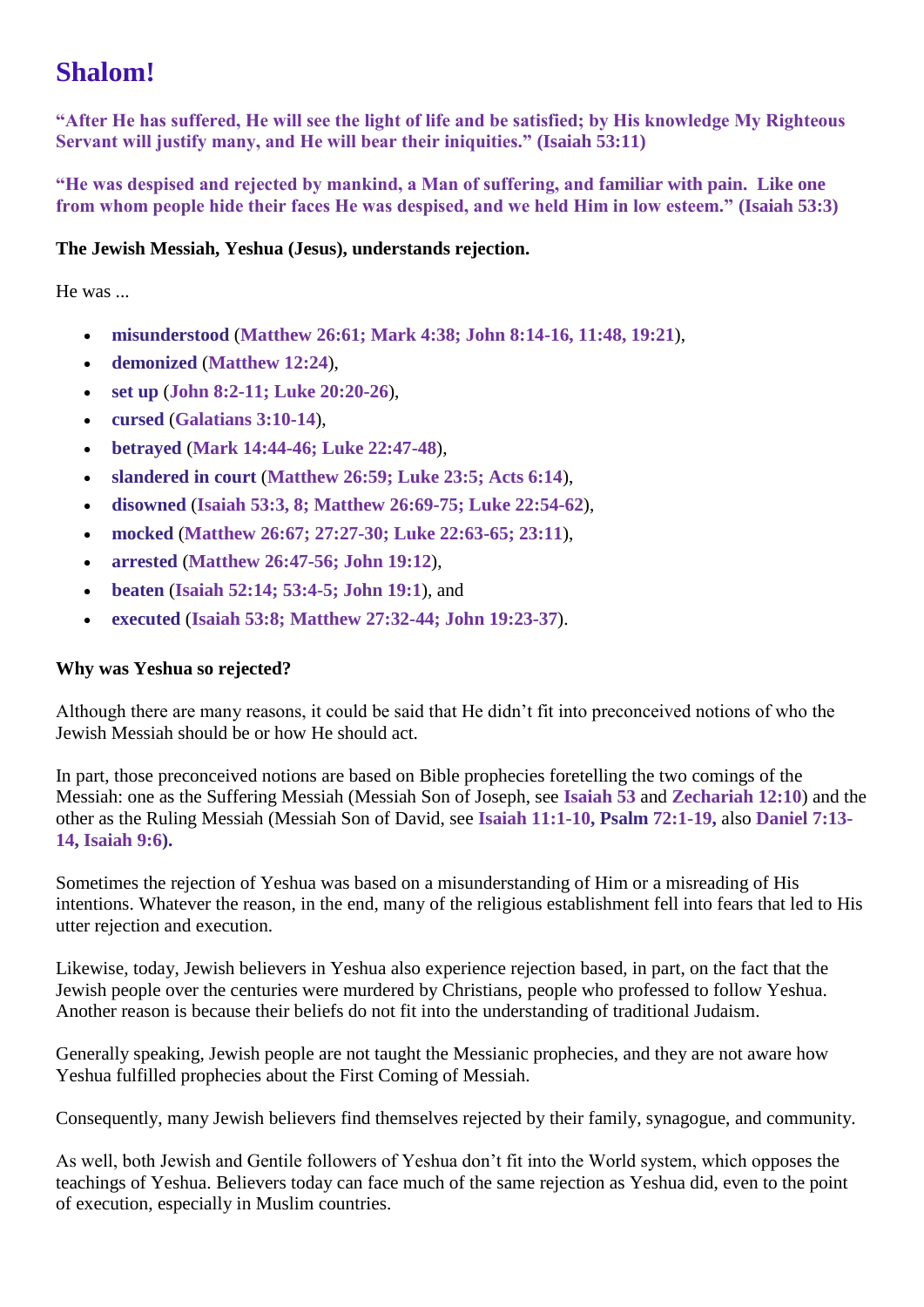To be a follower of Yeshua, however, means we follow His example.

We will look at a few ways that Yeshua handled Himself in all circumstances, including rejection so that He could declare, "I have overcome the world." We can victoriously do the same.



**Yeshua Before Herod**, by James Tissot

### **Yeshua Is Rejected in His Own Hometown**

### **"If the world hates you, keep in mind that it hated me first." (John 15:18)**

Imagine that your neighbors, school buddies, teachers, or leaders disliking you so much that they want you dead. What would you do? How would it affect the rest of your life? This happened to Yeshua in the synagogue of Nazareth, the town in which He was raised.

After declaring to the people that He has come as the Messiah, He said, **"A prophet is not without honor except in his own town, among his relatives and in his own home." (Matthew 13:57)**

Even though He merely quoted Scripture, the people took serious offense at what He said, led Him to a cliff, and tried to throw Him off. How did Yeshua handle it? **"He walked right through the crowd and went on His way." (Luke 4:30)**

Yeshua already understood from Scripture that He would not be accepted in Nazareth. Knowing the rejection He would face, He preached there anyway. Why not? He had the power of the Ruach HaKodesh (Holy Spirit) and a destiny to fulfill. So do we.

Moreover, Yeshua placed His fear and faith in the God of Israel, not man. So must we.

Likewise, not everyone will like us or accept our message, but with our focus rightly placed on fulfilling our destinies as ambassadors of the most High God, we can overcome the fear of men.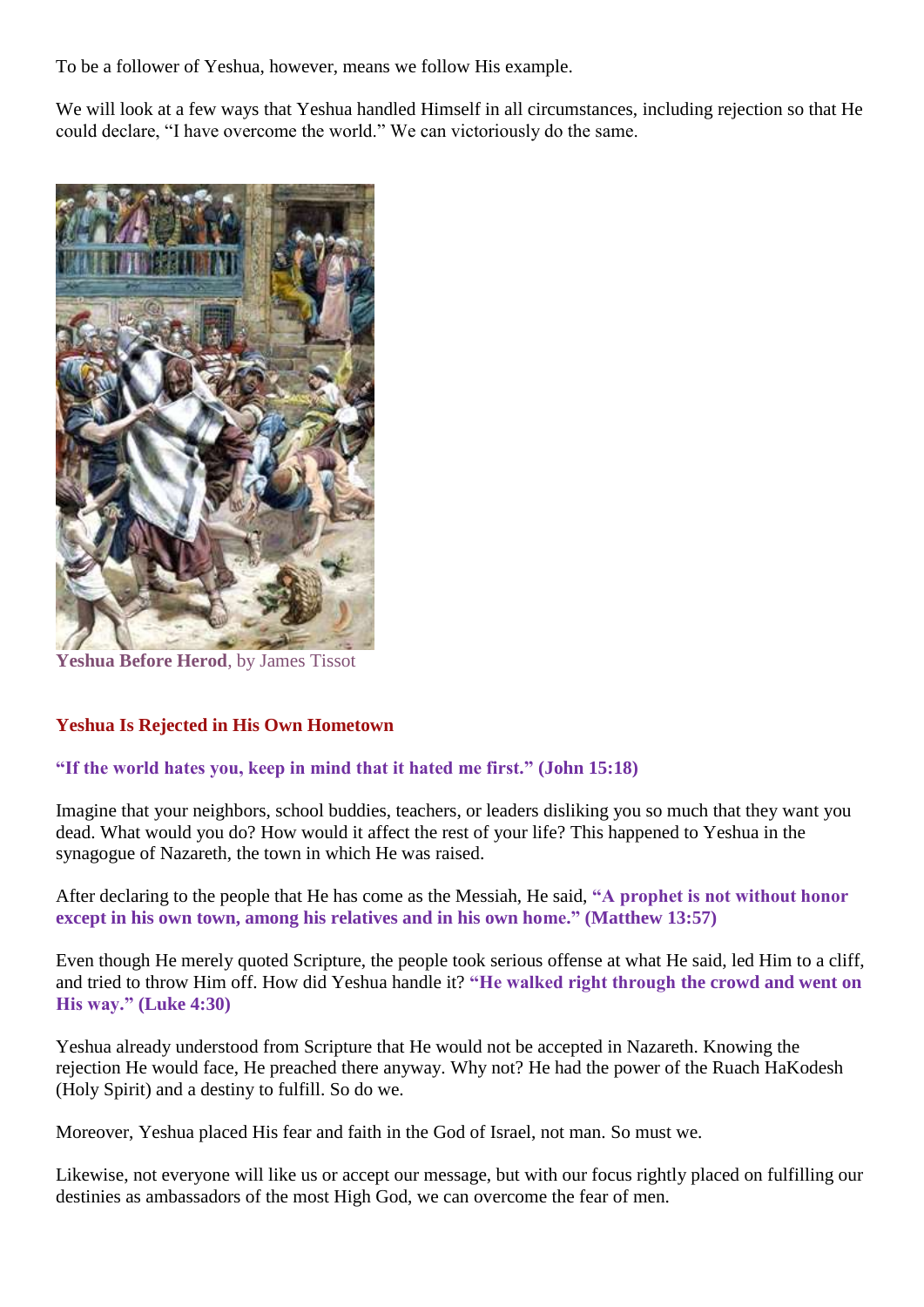Through hearing our testimony and witnessing our consecrated life, both Jews and Gentiles will come to faith just as in Yeshua's day.



**Yeshua Speaks Near the Treasury,** by James Tissot

## **The Religious Leaders Slander Yeshua**

One of the words for slander in Greek is "diabolos" from which we get "diabolic" and "the devil." That is exactly what the leaders at the time accused Yeshua of being. They said that Yeshua, **"casts out demons only by Beelzebul the ruler of the demons! (Matthew 12:24)**

Numerous churches and denominations today reject believers who operate in the resurrection power of Yeshua, giving words of knowledge, healing the sick, setting the captive free, and other supernatural manifestations, as being from Satan.

What did Yeshua do in this instance? He remained confident in His identity, revealed the flaw in their reasoning, and rebuked them: **"If I drive out demons by Beelzebub, by whom do your people drive them out? ... I tell you that everyone will have to give account on the day of judgment for every empty word they have spoken. For by your words you will be acquitted, and by your words you will be condemned." (Matthew 12:27, 36-37)**

Yeshua simply responded with the truth and moved on. So can we.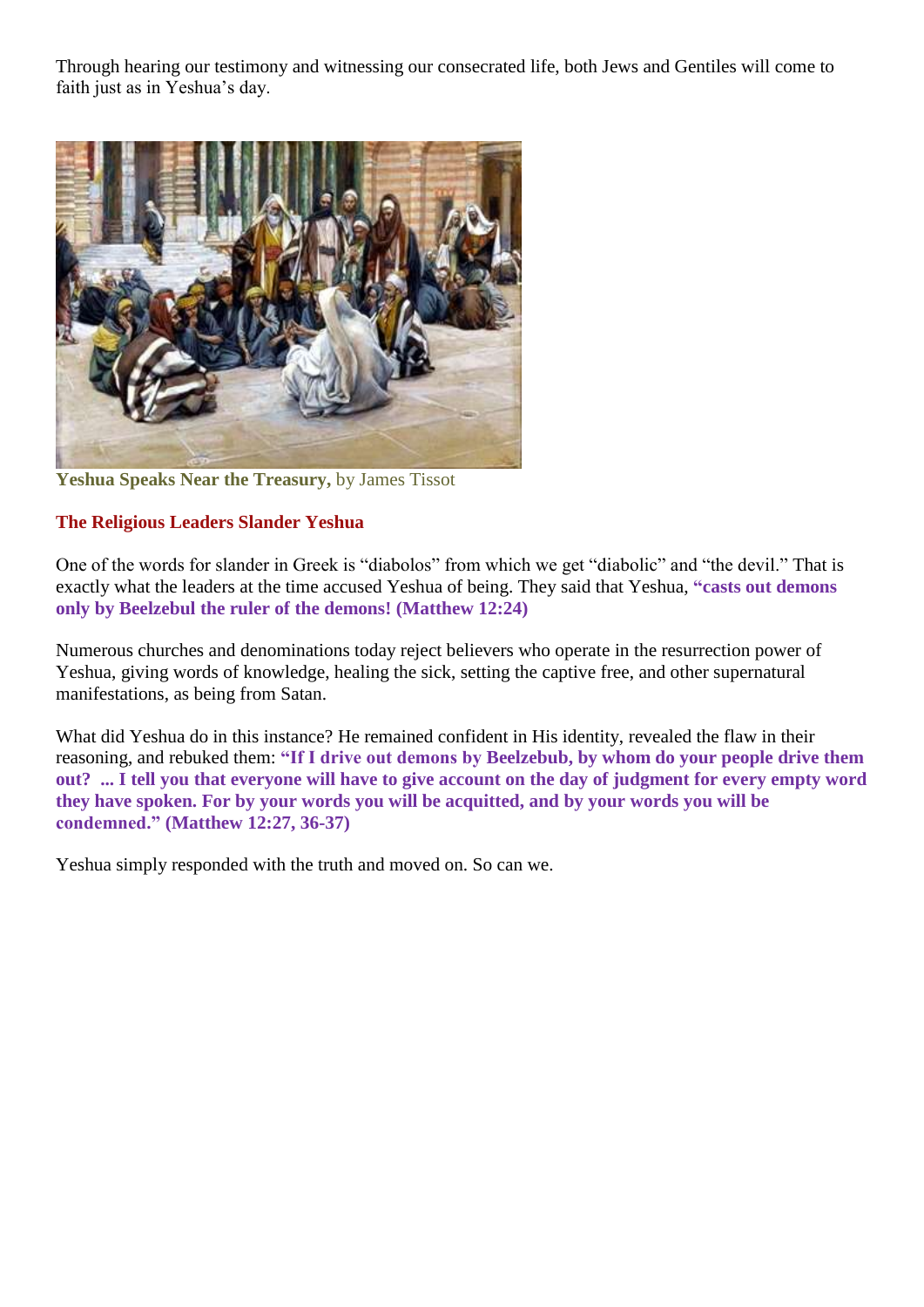

**The Possessed Boy at the Foot of Mount Tabor,** by James Tissot

# **Yeshua's Friend Betrays Him**

**"The betrayer had given them a sign, saying, 'The one I will kiss is the man. Seize Him and lead Him away under guard.' And when [Judas] came, he went up to Him at once and said, 'Rabbi!' And he kissed Him. And they laid hands on Him and seized Him." (Mark 14:44-46)**

Perhaps just as hurtful as the slander of a spiritual leader is the betrayal of a trusted friend, like Judas, who sold Yeshua to the Romans for 30 pieces of silver (perhaps half a year's pay).

How did Yeshua respond to the betrayal of His friend? He understood that **"all this has taken place to fulfill the Scriptures of the prophets." (Matthew 26:56)**

Each of us has a destiny, and it is likely that at some point a betrayal will occur as we move forward.

And although such betrayals cause us the most intense agony, we have the choice to respond with faith or fear. If we choose faith, we can be assured that Adonai can use such a trial for our benefit. We can choose to let betrayal destroy us or allow it to refine our spirits into the likeness of Yeshua, so we can learn to respond as He would.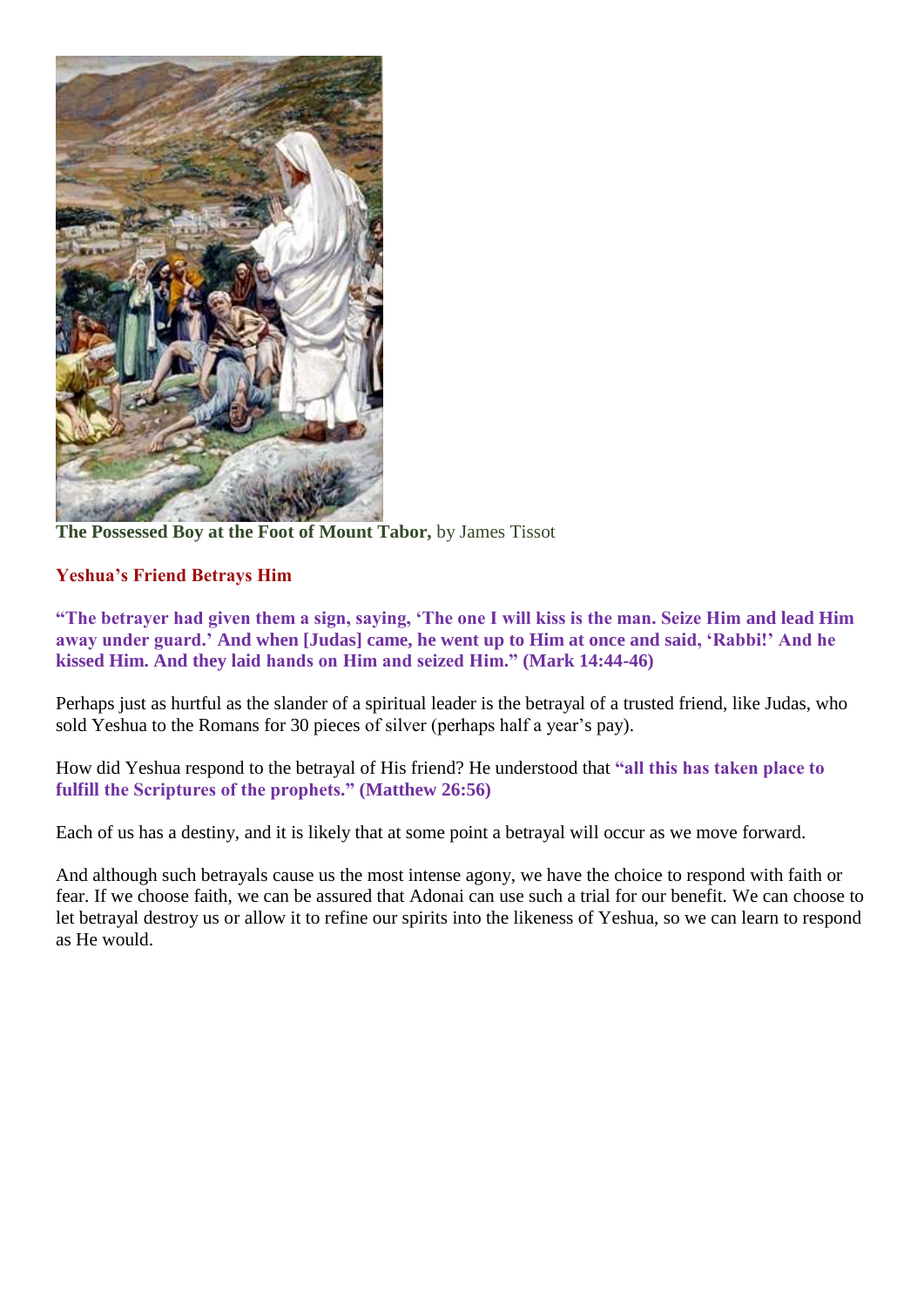

**The Kiss of Judas**, by James Tissot

## **Yeshua Is Rejected for Being Jewish**

On a trip to Jerusalem shortly before His execution, Yeshua chose to travel through the cities of the Samaritans, a people who rejected Jerusalem as the proper location for the Holy Temple.

He sent some of His disciples ahead to make preparation for Yeshua. When He arrived, the Samaritans of the town rejected Him because He was on His way to Jerusalem.

James and John asked Yeshua: **"Lord, do you want us to call fire down from heaven to destroy them?" (Luke 9:54)**

Rather than get even, Yeshua rebuked His disciples saying, **"You know not what manner of spirit you are of. For the Son of man is not come to destroy men's lives, but to save them" (verses 55-56).**

Yeshua chose to simply ignore the town's affront and take another route.



**Reconstruction of the Temple of Herod, Southeast Corner**, by James Tissot

Like many of us are tempted to do when we know the other person offending us is in the wrong, the talmidim responded to their rejection with anger and judgment. But the mercy of Yeshua triumphs over judgment. He came to seek and save the lost, not to destroy them and He asks us to do the same, even in others' rejection of us.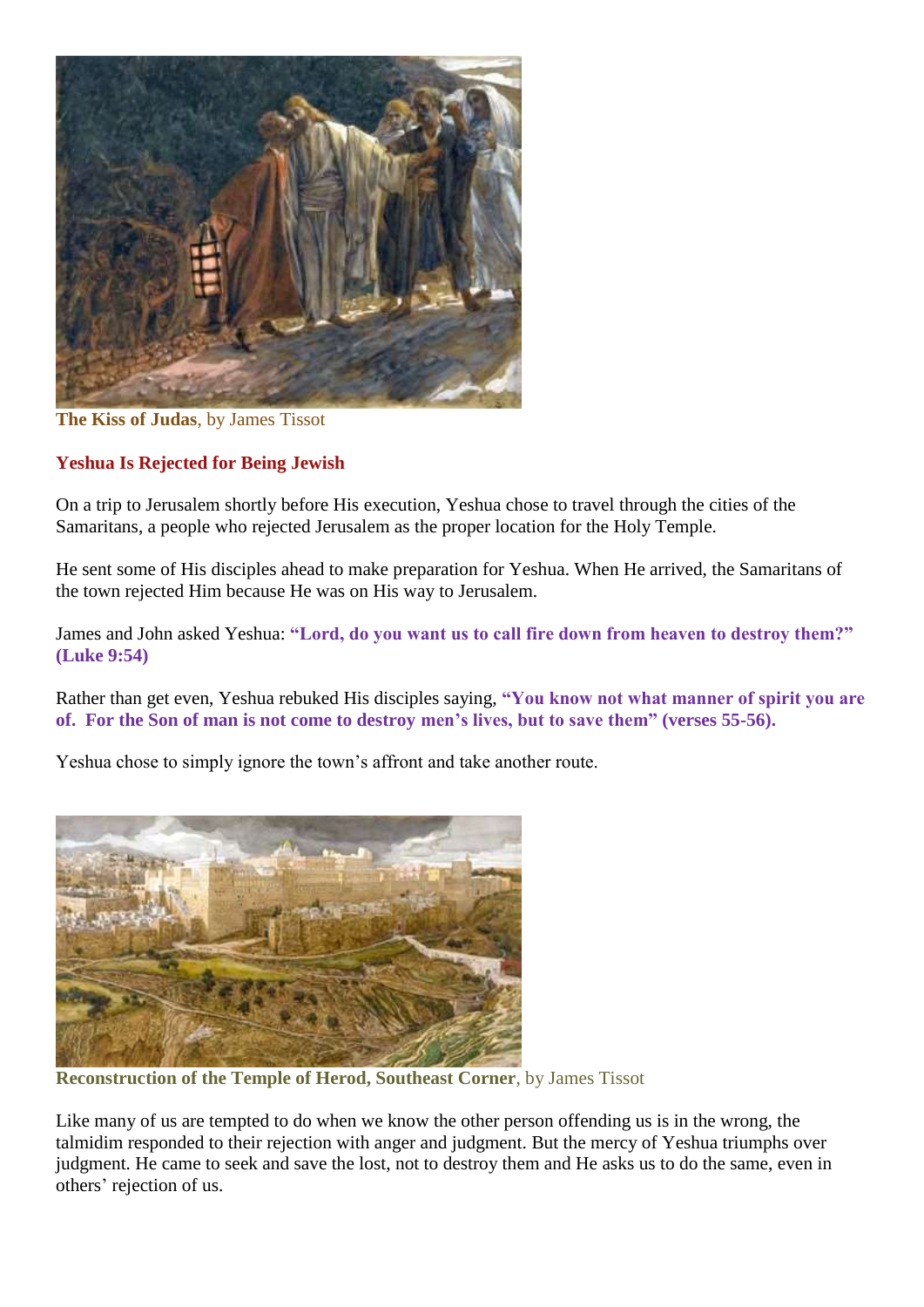Ultimately, all those who refuse to receive Him **"will be punished with everlasting destruction and shut out from the presence of the Lord and from the glory of His might." (2 Thessalonians 1:9)**

Still, **"the Lord is not slack concerning His promise, as some count slackness, but is longsuffering toward us, not willing that any should perish but that all should come to repentance." (2 Peter 3:9)**

Until the final judgment, God continues to reach out to those who reject Him. And it's God's desire that all come to the truth of who Yeshua is and be saved, even those who reject Him, and that can be our desire as well.



**Conspiracy of the Jews**, by James Tissot

# **Yeshua Is Executed — But by Whom?**

The ultimate form of rejection is a death sentence: it says, **"You are not wanted in our society."**

And yet, that was the sentence Rome placed on Yeshua, at the urging of the religious elite, not the Jewish nation. The chief priests and the Pharisees were afraid of a Roman backlash because of Yeshua.

Recognizing how well the Jewish people responded to Yeshua, the chief priests told the Sanhedrin Court, **"If we let Him go on like this [raising the dead], everyone will believe in Him, and then the Romans will come and take away both our temple and our nation." (John 11:48)**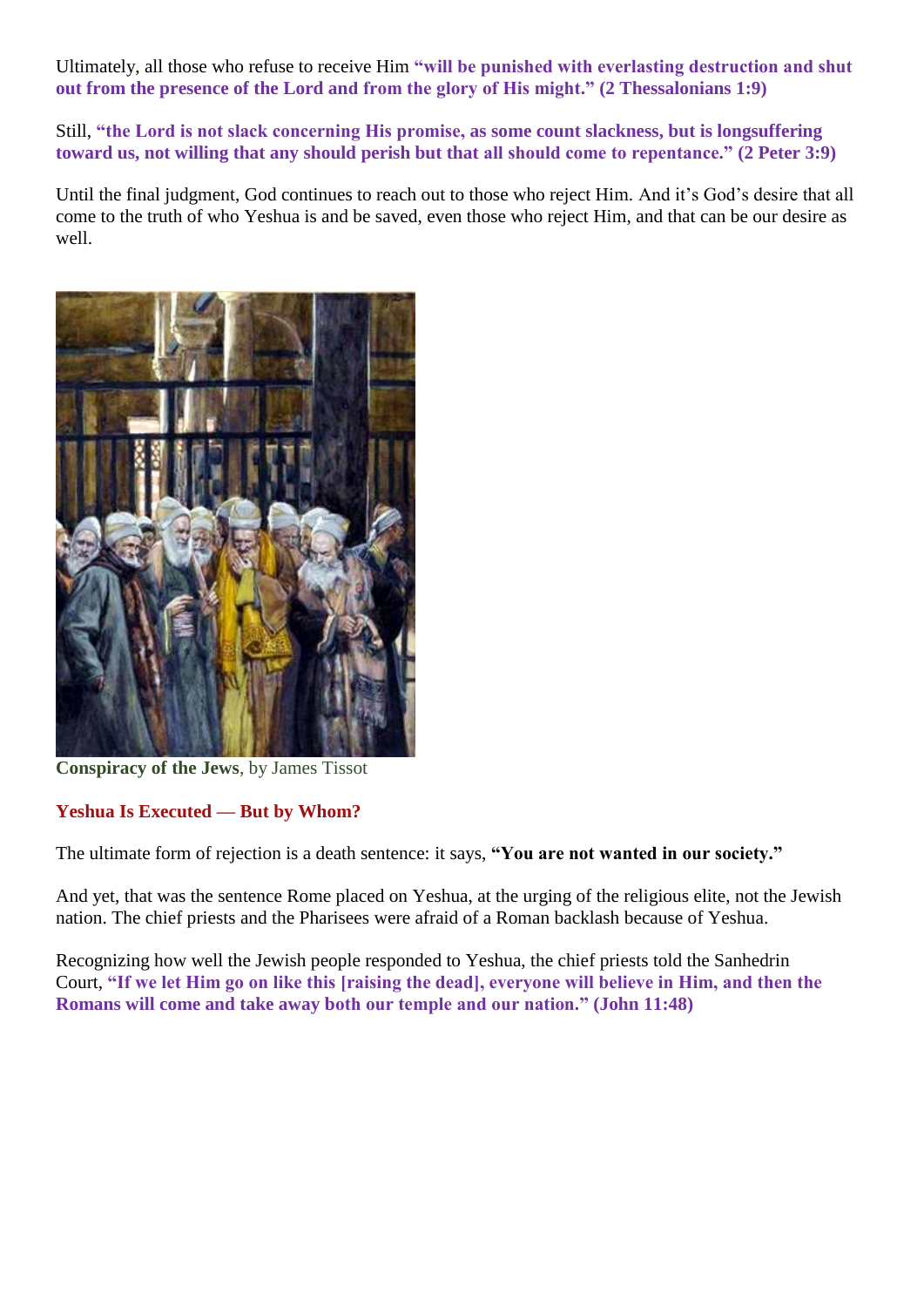

**Annas and Caiaphas**, by James Tissot

The Jewish court feared that acceptance of Yeshua would make the Jewish nation suspect in the eyes of the Romans, since many believed that He had come to supplant the Roman government and establish His own Kingdom.

Although such an action is legitimate for the Jewish Messiah, and will in fact happen at the Second Coming, Yeshua actually said His Kingdom began in the hearts of His followers: **"My Kingdom is not of this world." (John 18:36)**

Some of the priests and members of the Sanhedrin chose to deny Yeshua so they could keep their positions of authority.

Caiaphas, the Kohen HaGadol (High Priest), responded to their fear of loss with a prophetic utterance: **"'You know nothing at all. Nor do you understand that it is better for you that one man should die for the people, not that the whole nation should perish.' He did not say this of his own accord, but being high priest that year he prophesied that Yeshua would die for the nation, and not for the nation only, but also to gather into one the children of God who are scattered abroad. So from that day on they made plans to put him to death." (John 11:49-53)**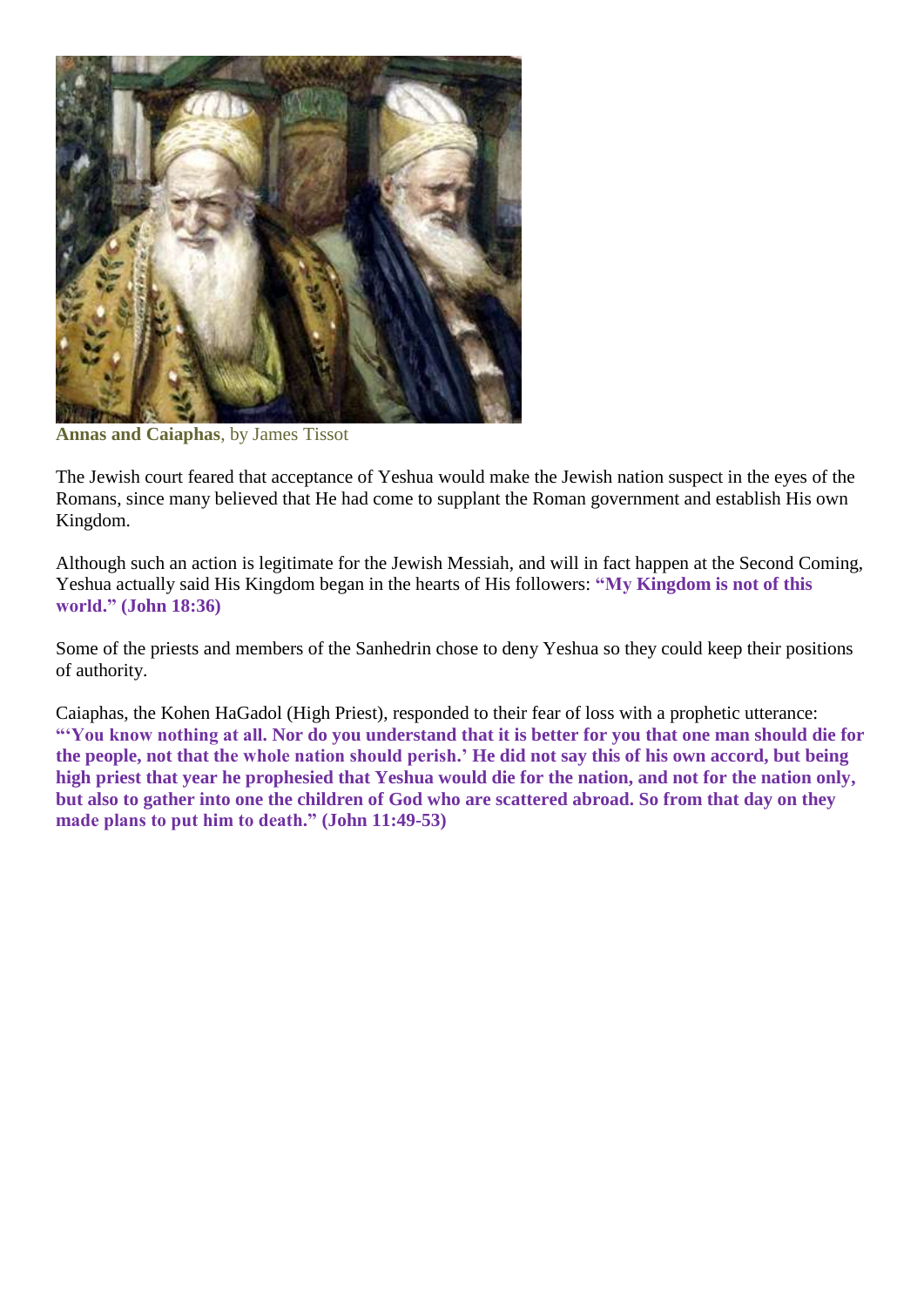

**Maltreatments in the House of Caiaphas,** by James Tissot

### **Seven hundred years earlier, Isaiah prophesied something similar:**

**"It was the will of the LORD to crush Him; He has put Him to grief; when His soul makes an** offering for guilt [**asham**]. **... He bore the sin of many, and makes intercession for the transgressors." (Isaiah 53:10, 12)**

Many millennia before Isaiah, however, God initiated His plan for the salvation of the world through the execution of Yeshua. In the Garden of Eden, God told Satan: **"I will put enmity between you and the woman, And between your seed and her seed; He shall bruise you on the head, and you shall bruise him on the heel." (Genesis 3:15)**

That seed that would bruise the head of Satan is the Messiah. How would He do that? By becoming the final guilt offering (**asham**) for all of mankind (**Isaiah 53:10**).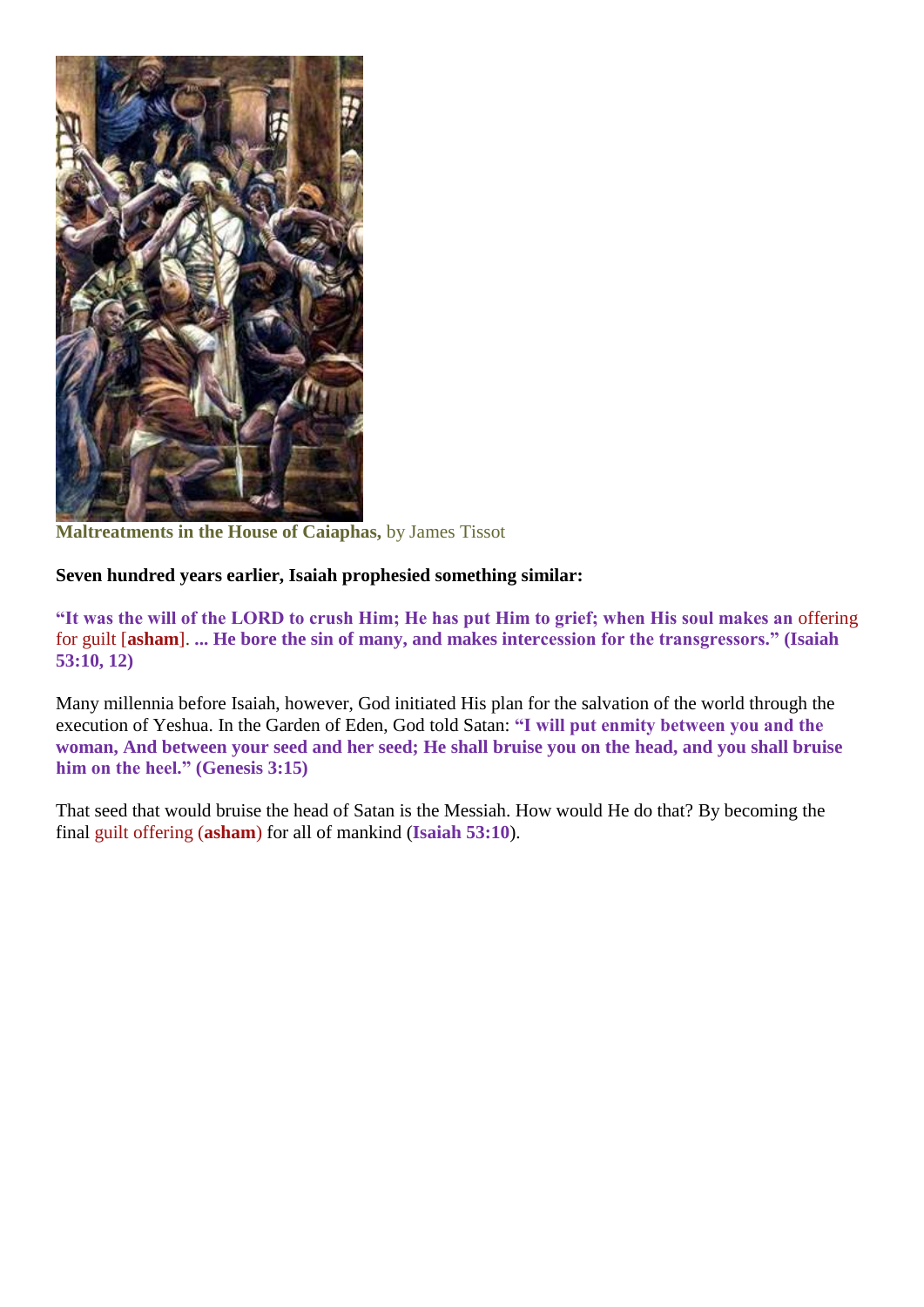

**Yeshua in the Sepulchre**, by James Tissot

Though Yeshua was misunderstood, hated, slandered, betrayed, and executed by some important men of His day, we see that He kept His focus on doing the will of the God of Israel and never retaliated against anyone for their rejection, and neither should we.

However, this does not mean that God wants us to stay in abusive relationships or to trust those who cannot be trusted.

After Yeshua explains the joy of a good shepherd in finding one lost sheep, He then outlines specific steps to follow in **Matthew 18:15-17** when a spiritual brother or sister has sinned against us.

When we follow these steps and no resolution comes, then we are called to break fellowship while we still keep the door open for the possibility of future repentance and reconciliation, because that is always the heart of Yeshua, our Good Shepherd.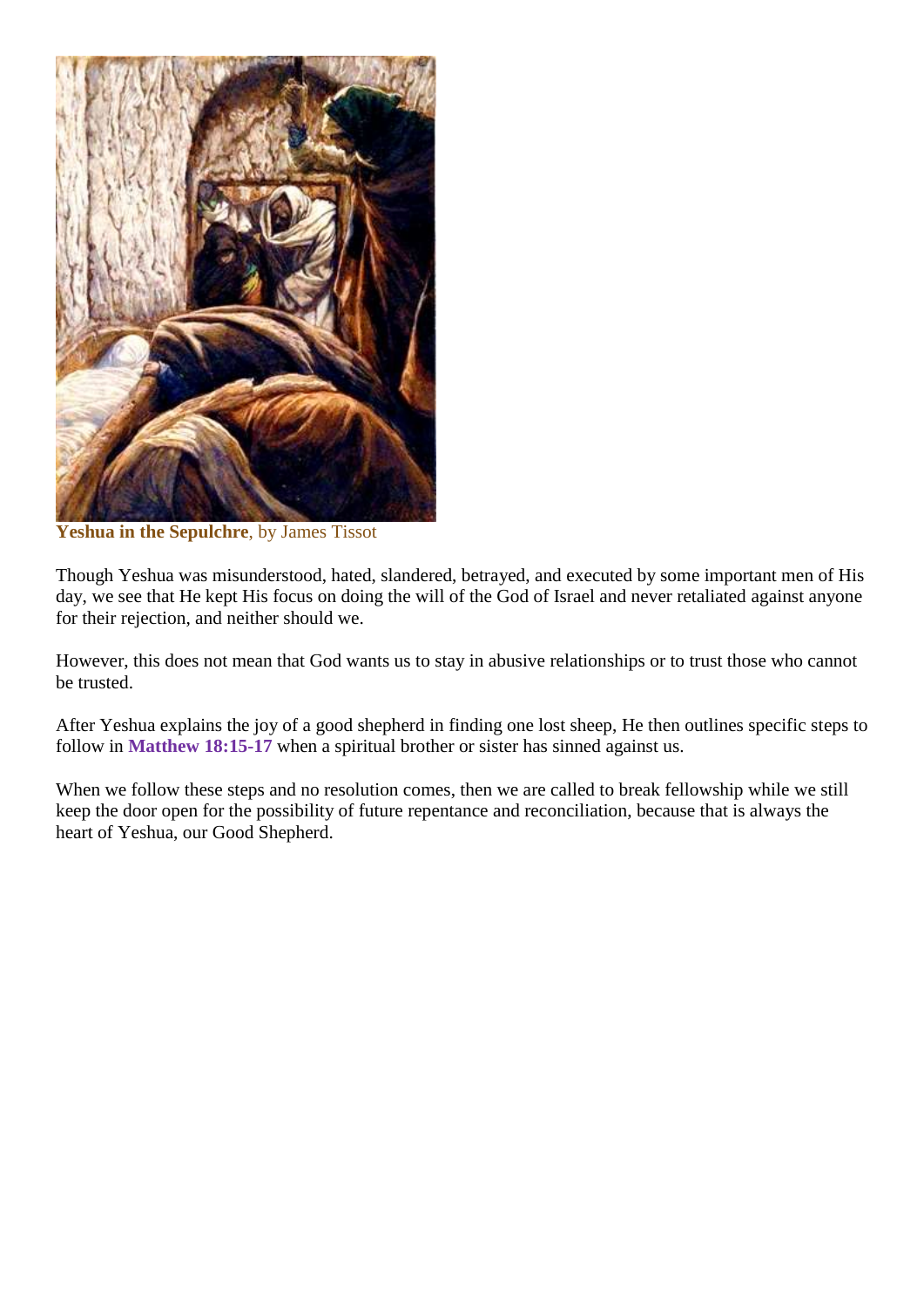

**The Good Shepherd**, by James Tissot

## **Accepting Others As Yeshua Does**

Since we each know how deeply wounding rejection can be, it is our responsibility to not wound others, to accept and not reject them, to love them.

One man tells us the story of what the father of the Baal Shem Tov (the founder of the Chassidic Jewish movement) said before he died: "Fear nothing but God alone. Love every single Jew, without exception, with the full depth of your heart and with the fire of your soul, no matter who he is or how he behaves." We are to see every person as a child of God and as being entitled to our respect. Each has a soul and a special calling that is only theirs.

As God accepts us in spite of our flaws, we must accept others in theirs. By accepting others we will not look for the possibility of their rejecting us and, even if they do, we can be assured that God accepts and loves us for who we are, regardless.

Of course, feeling accepted by God is difficult when we feel rejected by others. But our feelings don't necessarily reflect the truth of how God feels about us.



**Yeshua Before Pilate, First Interview**, by James Tissot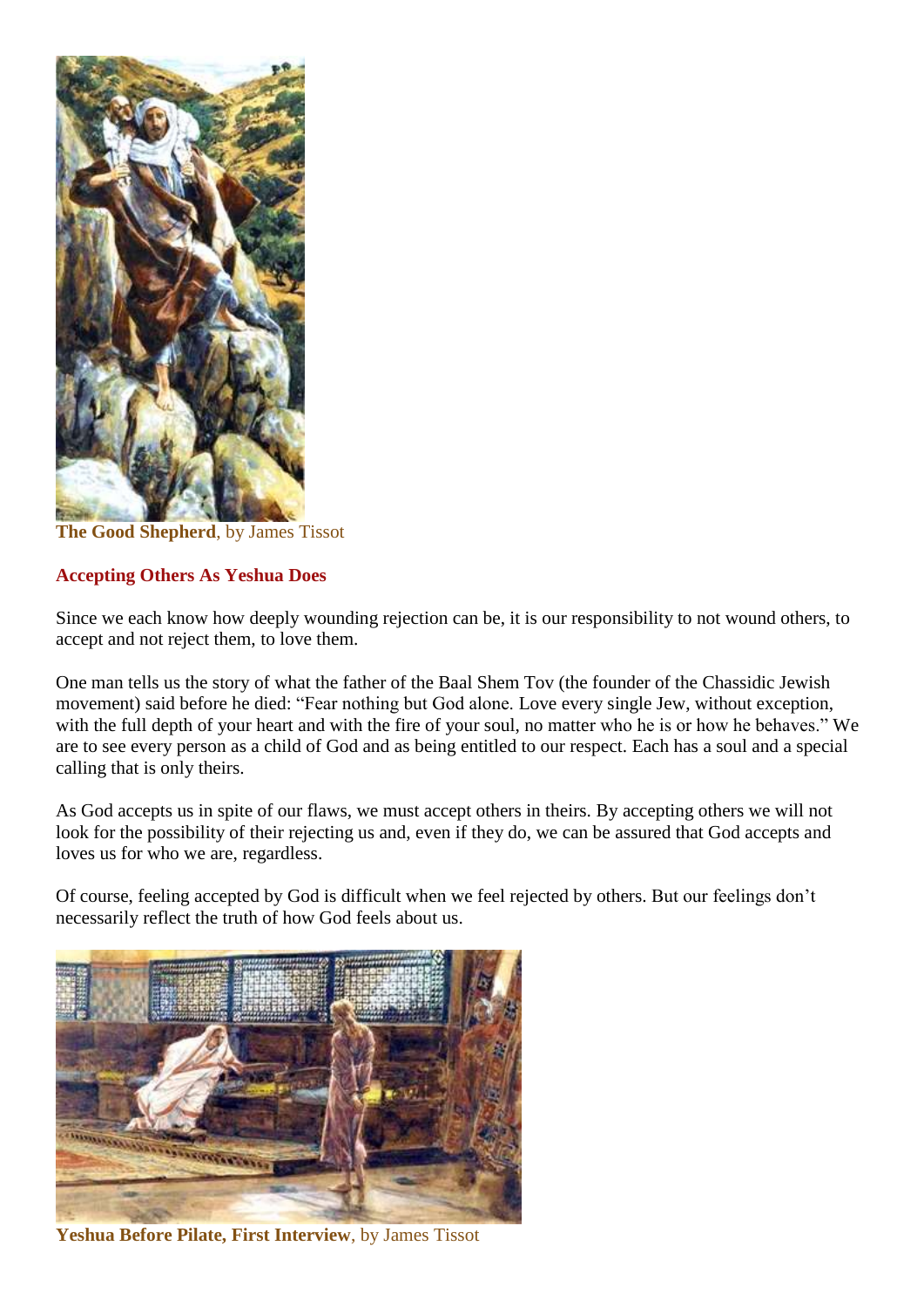## **Feeling Rejected by God**

### **"To love Him with all your heart, with all your understanding and with all your strength, and to love your neighbor as yourself is more important than all burnt offerings and sacrifices." (Mark 12:33)**

While we work on accepting others as Yeshua does, we must also work on accepting ourselves as our Father in Heaven has already done.

Too often we consider the rejection from others, especially from those in our spiritual community, to be a rejection by God Himself. That belief kills our fruitfulness on earth, which Satan is rallying for. To replace this false destiny of Satan with the destiny God has for us, we must recognize that God is looking for those who are pure of heart and zealous toward Him, as He did with King David.



**Festivities in Honor of David**, by James Tissot

### **As Joyce Meyer teaches,**

"People usually love you based on your performance. If you do what they want you to do, they accept you; but if you don't, they reject you. This is the operation of human love, and none of us know how to do anything else until we taste God's agape [chesed] love that's not based on man's performance but is based only on God."

Our covenant with God guarantees His love for us. It is unconditional. Moreover, He does not seek those who are perfect as the world counts perfection but those "whose heart is perfect toward Him."

When we need help overcoming rejection from the world, we must look to Yeshua. He is the One who understands our pain the most and He will definitely help in our time of need:

**"Because He Himself suffered when He was tempted, He is able to help those who are being tempted." (Hebrews 2:18)**

# **Shalom!**

**"Egli vedrà il frutto del travaglio della sua anima e ne sarà soddisfatto; per la sua conoscenza, il giusto, il mio servo renderà giusti molti, perché si caricherà delle loro iniquità". (Isaia 53:11)**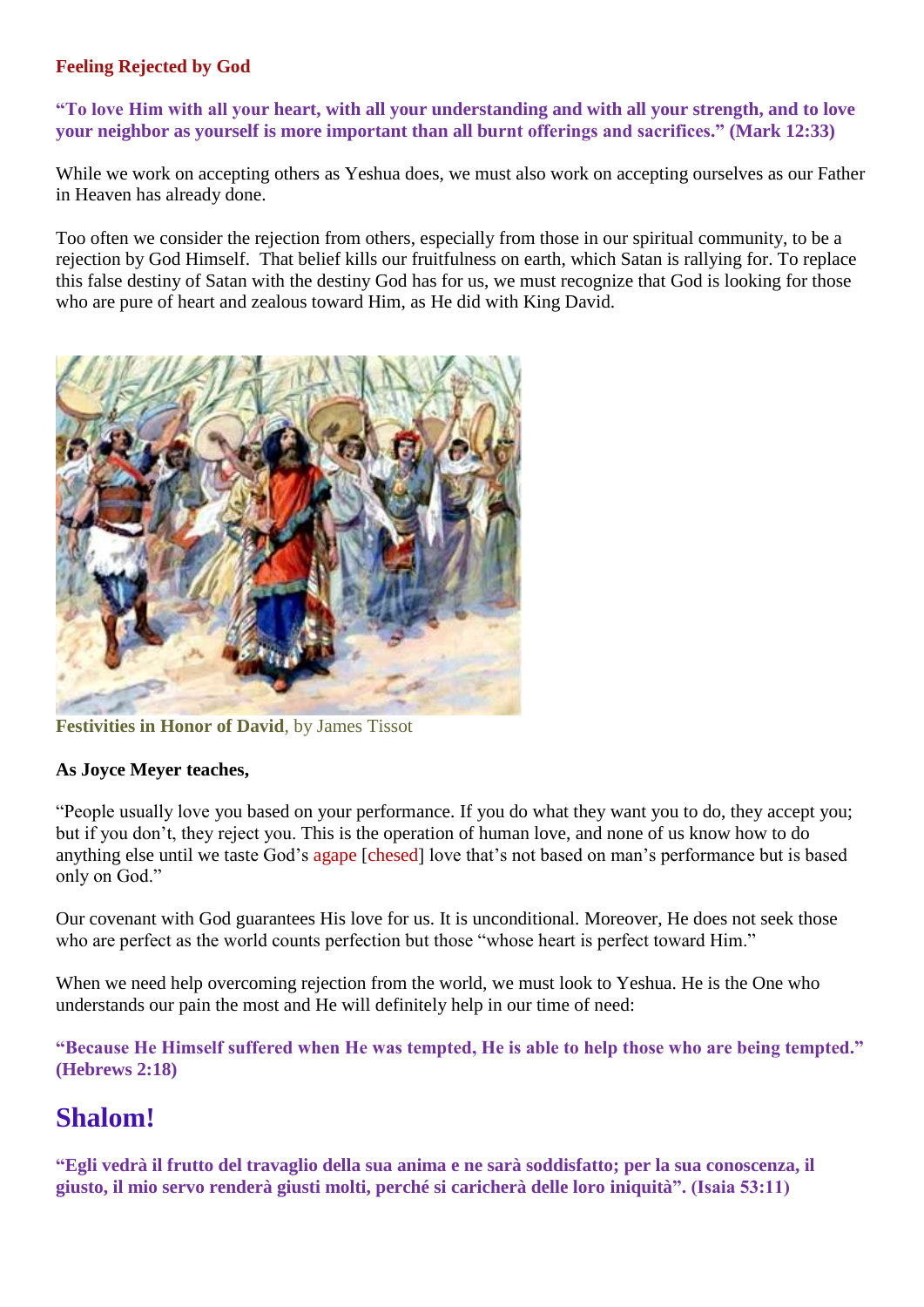**"Disprezzato e rigettato dagli uomini, uomo dei dolori, conoscitore della sofferenza, simile a uno davanti al quale ci si nasconde la faccia, era disprezzato, e noi non ne facemmo stima alcuna". (Isaia 53:3)**

### **Il Messia Ebreo, Yeshua (Gesù), comprende il rigetto.**

È stato ...

- **incompreso** (**Matteo 26:61; Marco 4:38; Giovanni 8:14-16, 11:48, 19:21**),
- **demonizzato** (**Matteo 12:24**),
- **incastrato** (**Giovanni 8:2-11; Luca 20:20-26**),
- **maledetto** (**Galati 3:10-14**),
- **tradito** (**Marco 14:44-46; Luca 22:47-48**),
- **calunniato in tribunale** (**Matteo 26:59; Luca 23:5; Atti 6:14**),
- **rinnegato** (**Isaia 53:3, 8; Matteo 26:69-75; Luca 22:54-62**),
- **deriso** (**Matteo 26:67; 27:27-30; Luca 22:63-65; 23:11**),
- **arrestato** (**Matteo 26:47-56; Giovanni 19:12**),
- **picchiato** (**Isaia 52:14; 53:4-5; Giovanni 19:1) e**
- **giustiziato** (**Isaia 53:8; Matteo 27:32-44; Giovanni 19:23-37**).

### **Perché Yeshua è stato così respinto?**

Sebbene ci siano molte ragioni, si potrebbe dire che non si adattava alle nozioni preconcette su chi dovrebbe essere il Messia Ebreo o su come dovrebbe agire.

In parte, queste nozioni preconcette si basano sulle profezie bibliche che predicono le due venute del Messia: una come il Messia sofferente (Messia Figlio di Giuseppe, vedere **Isaia 53** e **Zaccaria 12:10)** e l'altra come il Messia dominante (Messia Figlio di David, vedi **Isaia 11:1-10**, **Salmo 72:1-19**, anche **Daniele 7:13-14, Isaia 9:6).**

A volte il rifiuto di Yeshua si basava su un malinteso su di Lui o su una lettura errata delle sue intenzioni. Qualunque sia la ragione, alla fine, molte istituzioni religiose sono cadute nella paura che ha portato al Suo totale rifiuto ed esecuzione.

Allo stesso modo, oggi, anche i credenti Ebrei di Yeshua sperimentano un rifiuto basato, in parte, sul fatto che il popolo Ebraico nel corso dei secoli fu assassinato da coloro che erano apparentemente venute in nome di Cristo, persone che professarono di seguire Yeshua. Un altro motivo è perché le loro convinzioni non si adattano alla comprensione del Giudaismo tradizionale.

In generale, agli Ebrei non vengono insegnate le profezie Messianiche e gli Ebrei non sono consapevoli di come Yeshua abbia adempiuto alle profezie sulla Prima Venuta del Messia. Di conseguenza, molti credenti Ebrei si trovano respinti dalla loro famiglia, sinagoga e comunità.

Inoltre, sia i seguaci Ebrei che quelli gentili di Yeshua non si adattano al sistema mondiale, che si oppone agli insegnamenti di Yeshua. I credenti oggi possono affrontare gran parte dello stesso rifiuto di Yeshua, anche al punto di essere giustiziati, specialmente nei paesi musulmani.

Essere seguaci di Yeshua, tuttavia, significa seguire il Suo esempio. Esamineremo alcuni modi in cui Yeshua ha gestito Se stesso in tutte le circostanze, incluso il rifiuto in modo da poter dichiarare: **"Ho vinto il mondo"**. Possiamo fare lo stesso vittoriosamente.

### **Yeshua Viene Respinto nella sua Città Natale**

**"Se il mondo ti odia, tieni presente che prima mi odiava." (Giovanni 15:18)**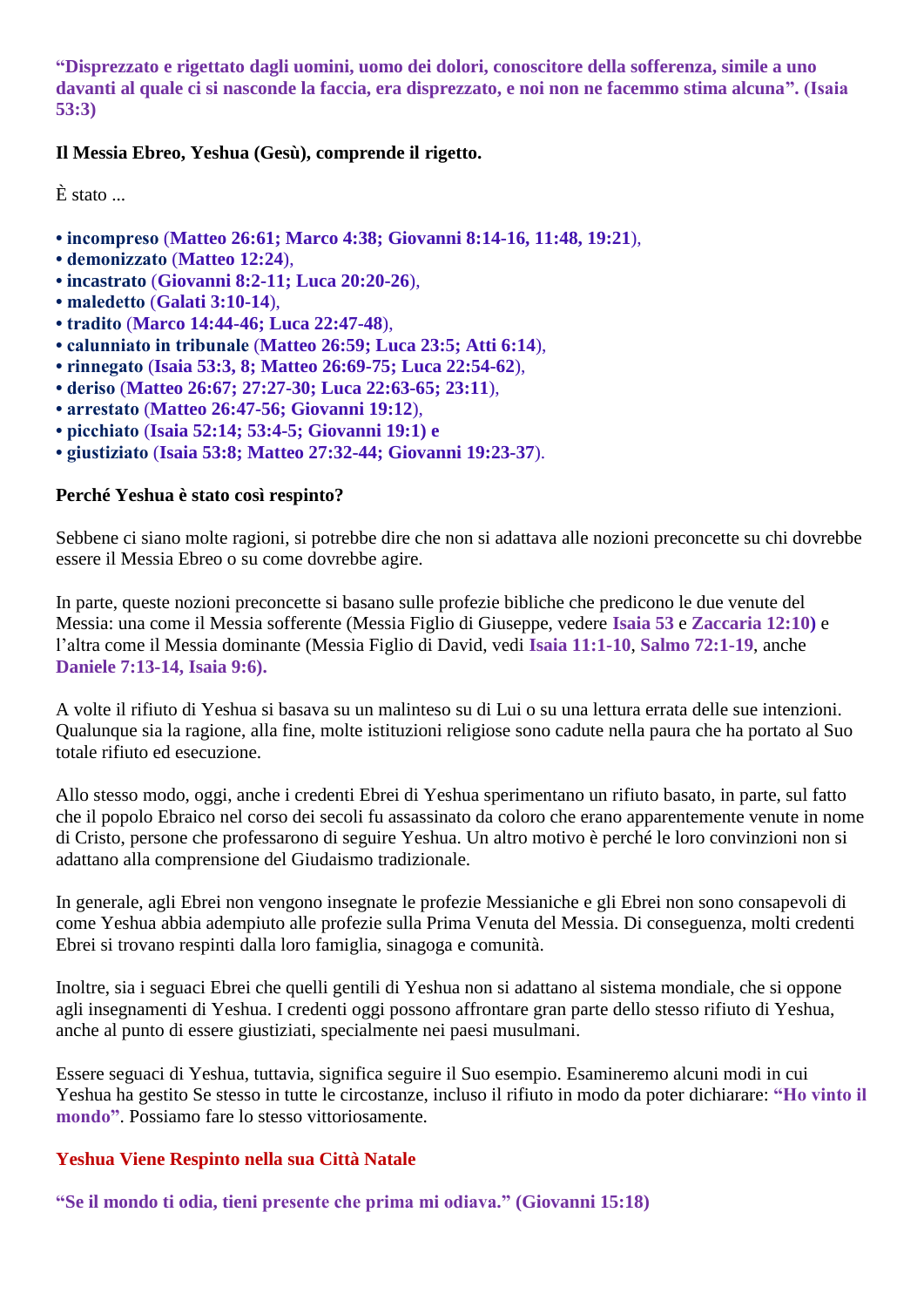Immagina che ai tuoi vicini, compagni di scuola, insegnanti o dirigenti non piaci così tanto che ti vogliono morto. Cosa faresti? Come influenzerebbe questo il resto della tua vita? Questo è successo a Yeshua nella sinagoga di Nazareth, la città in cui è stato cresciuto. Dopo aver dichiarato al popolo di essere venuto come il Messia, disse: **"Nessun profeta è disprezzato, se non nella sua patria e in casa sua" (Matteo 13:57)**

Anche se ha semplicemente citato le Scritture, la gente si è offesa seriamente per quello che ha detto, l'ha condotto su una scogliera e ha cercato di buttarlo giù. Come l'ha gestita Yeshua questa situazione? **"Ma egli, passando in mezzo a loro, se ne andò". (Luca 4:30)**

Già dalle Scritture Yeshua aveva capito che non sarebbe stato accettato a Nazaret. Conoscendo il rifiuto che avrebbe dovuto affrontare, predicava comunque lì. Perché no? Aveva il potere del Ruach HaKodesh (Spirito Santo) e un destino da compiere, come noi. Inoltre, Yeshua ripose la sua paura e fede nel Dio di Israele, non nell'uomo. Quindi anche noi dobbiamo fare lo stesso. Allo stesso modo, non tutti apprezzeranno noi o accetteranno il nostro messaggio, ma con la nostra attenzione giustamente posta sull'adempimento dei nostri destini di ambasciatori del Dio Altissimo, possiamo superare la paura degli uomini. Ascoltando la nostra testimonianza e testimoniando la nostra vita consacrata, sia Ebrei che Gentili verranno alla fede proprio come ai tempi di Yeshua.

## **I Capi Religiosi Calunniano Yeshua**

Una delle parole che sta per calunnia in Greco è "diabolos" da cui si ottiene "diabolico" e "il diavolo". Questo è esattamente ciò che i capi all'epoca accusavano Yeshua di essere. Dissero che Yeshua "cacciava demoni solo per opera di Beelzebul il sovrano dei demoni! (**Matteo 12:24**)

Numerose chiese e denominazioni oggi rifiutano i credenti che operano nel potere di risurrezione di Yeshua, dando parole di conoscenza, guarendo gli ammalati, liberando i prigionieri e altre manifestazioni soprannaturali, come provenienti da Satana.

Che cosa ha fatto Yeshua in questo caso? Rimase fiducioso nella sua identità, rivelò il difetto nel loro ragionamento e li rimproverò: **"Se scacciamo i demoni da Belzebù, da chi li cacciano i tuoi? ... Ti dico che tutti dovranno rendere conto nel giorno del giudizio per ogni parola vuota che hanno pronunciato. Poiché con le tue parole sarai assolto e con le tue parole sarai condannato". (Matteo 12:27, 36-37)**

Yeshua rispose semplicemente con la verità e proseguì. Quindi anche noi possiamo.

### **L'Amico di Yeshua lo Tradisce**

**"Colui che lo tradiva aveva dato loro un segnale, dicendo: "Quello che bacerò, è lui; pigliatelo e portatelo via sicuramente". Appena giunse, subito si accostò a lui e disse: "Rabbì!" e lo baciò. Allora quelli gli misero le mani addosso e lo arrestarono.". (Marco 14:44-46)**

Forse altrettanto doloroso quanto la calunnia di un capo spirituale è il tradimento di un amico fidato, come Giuda, che vendette Yeshua ai Romani per 30 pezzi d'argento (forse una paga di sei mesi). In che modo Yeshua rispose al tradimento del suo amico? Comprese che **"tutto ciò è avvenuto per adempiere le Scritture dei profeti". (Matteo 26:56)**

Ognuno di noi ha un destino ed è probabile che ad un certo punto si verifichi un tradimento mentre avanziamo. E sebbene tali tradimenti ci causino l'agonia più intensa, abbiamo la scelta di rispondere con fede o paura. Se scegliamo la fede, possiamo essere certi che Adonai può utilizzare tale prova a nostro vantaggio. Possiamo scegliere di lasciare che il tradimento ci distrugga o permetta che raffini i nostri spiriti a somiglianza di Yeshua, così possiamo imparare a rispondere come egli farebbe.

### **Yeshua Viene Rifiutato per essere Ebreo**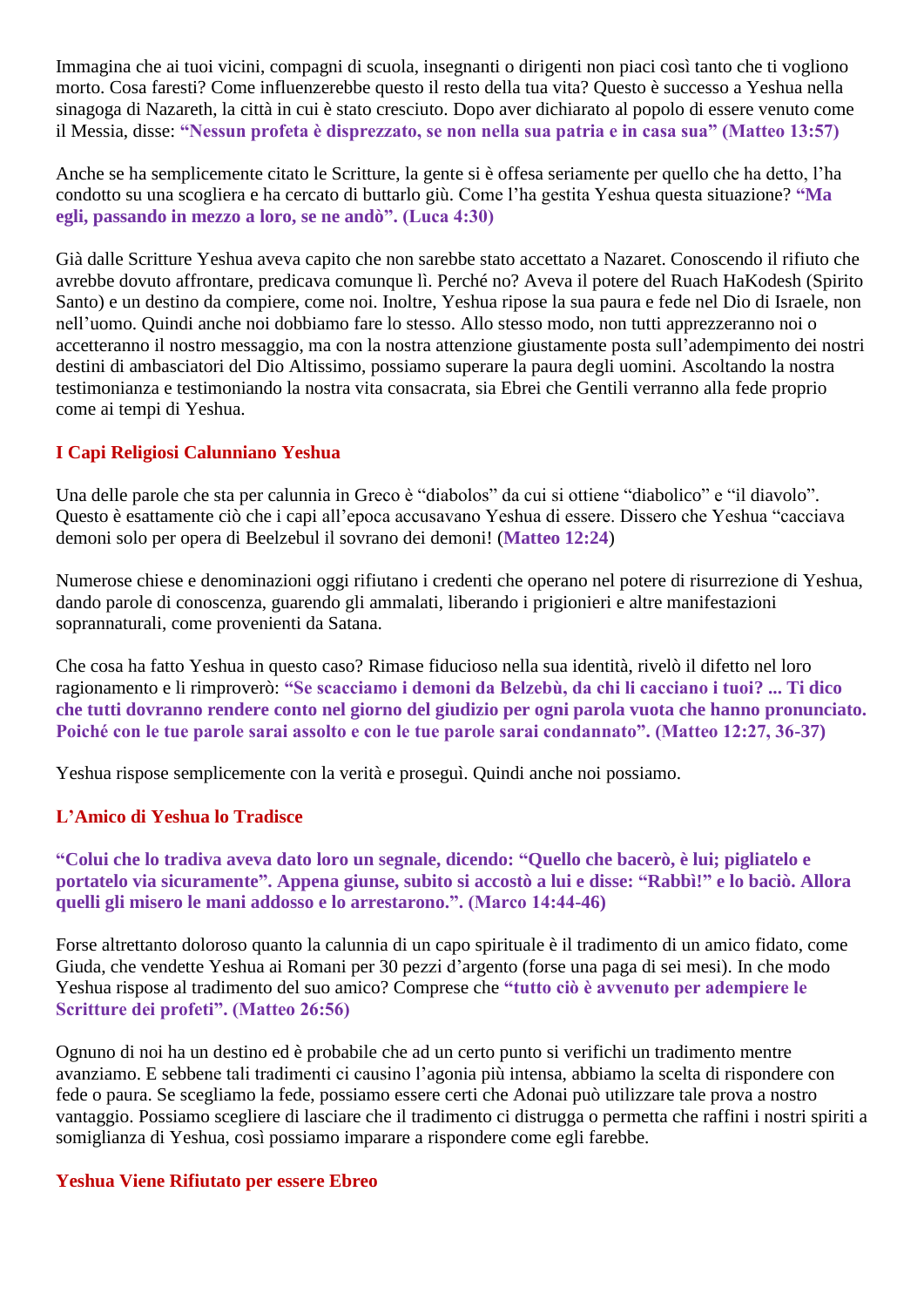Durante un viaggio a Gerusalemme poco prima della sua esecuzione, Yeshua scelse di viaggiare attraverso le città dei Samaritani, un popolo che rifiutava Gerusalemme come luogo adatto per il Santo Tempio. Mandò avanti alcuni dei suoi discepoli per preparare la via. Quando arrivò, i Samaritani della città lo respinsero perché era in viaggio per Gerusalemme. Giacomo e Giovanni chiesero a Yeshua: **"Signore, vuoi che chiamiamo il fuoco dal cielo per distruggerli?" (Luca 9:54)**

Piuttosto che pareggiare, Yeshua rimproverò i Suoi discepoli dicendo: **"Non sai di che tipo di spirito sei. Perché il Figlio dell'uomo non è venuto per distruggere le vite degli uomini, ma per salvarle"** (**versetti 55-56**). Yeshua scelse semplicemente di ignorare l'affronto della città e di prendere un'altra strada. Come molti di noi sono tentati di fare quando sappiamo che l'altra persona che ci sta offendendo ha torto, i talmidim (discepoli) hanno risposto al loro rifiuto con rabbia e giudizio. Ma la misericordia di Yeshua trionfa sul giudizio. È venuto per cercare e salvare i perduti, non per distruggerli e ci chiede di fare lo stesso, anche nel rifiuto di noi da parte di altri. Alla fine, tutti coloro che si rifiutano di riceverlo **"saranno puniti con l'eterna distruzione e esclusi dalla presenza del Signore e dalla gloria della sua potenza". (2 Tessalonicesi 1:9).** 

Tuttavia, **"il Signore non è lento riguardo alla sua promessa, come alcuni contano la lentezza, ma è longanime verso di noi, non disposto a morire per nessuno, ma per giungere tutti al pentimento" (2 Pietro 3:9).** Fino al giudizio finale, Hashem (Dio) continua a raggiungere coloro che lo respingono. Ed è il desiderio di HaShem (Dio) che tutti giungano alla verità su chi è Yeshua e siano salvati, anche quelli che Lo respingono, così per noi questo può essere il nostro desiderio.

### **Yeshua Viene Giustiziato - Ma da Chi?**

L'ultima forma di rifiuto è una condanna a morte: dice **"Non sei ben accettato nella nostra società".**

Eppure quella era la frase che Roma aveva posto su Yeshua, su sollecitazione dell'élite religiosa, non della nazione Ebraica. I sommi sacerdoti e i Farisei avevano paura di un contraccolpo Romano a causa di Yeshua. Riconoscendo quanto bene il popolo Ebraico abbia risposto a Yeshua, i sommi sacerdoti dissero alla Corte del Sinedrio: **"Se lo lasciamo andare avanti così [risuscitando i morti], tutti crederanno in Lui, e poi i Romani verranno e porteranno via entrambi il nostro tempio e la nostra nazione". (Giovanni 11:48)**

La corte Ebraica temeva che l'accettazione di Yeshua avrebbe fatto sospettare la nazione Ebraica agli occhi dei Romani, poiché molti credevano che fosse venuto per soppiantare il governo Romano e stabilire il Suo regno. Sebbene un'azione del genere sia legittima per il Messia Ebreo, e in effetti accadrà alla Seconda Venuta, Yeshua in realtà disse che il Suo Regno iniziò nei cuori dei Suoi seguaci: **"Il mio regno non è di questo mondo". (Giovanni 18:36)**

Alcuni sacerdoti e membri del Sinedrio scelsero di negare Yeshua come Messia di Israele, in modo che potessero mantenere le loro posizioni di autorità. Caifa, il Kohen HaGadol (Sommo Sacerdote), rispose alla loro paura della perdita con un'espressione profetica: **"'Ma uno di loro, Caiafa, che era sommo sacerdote in quell'anno, disse loro: "Voi non capite nulla; e non considerate che conviene per noi che un sol uomo muoia per il popolo e non perisca tutta la nazione". Or egli non disse questo da se stesso; ma, essendo sommo sacerdote in quell'anno, profetizzò che Gesù doveva morire per la nazione, e non solo per la nazione, ma anche per raccogliere in uno i figli di Hashem (Dio) dispersi. Da quel giorno dunque deliberarono di farlo morire." (Giovanni 11:49-53)**

### **Settecento anni prima, Isaia aveva profetizzato qualcosa di simile:**

**"Fu la volontà dell'Eterno di schiacciarlo; di faro soffrire; Hashem fece di Yeshua un'offerta di colpa [asham] per il popolo di Israele. Yeshua ha sopportato il peccato di molti e ha fatto intercessione per i trasgressori". (Isaia 53:10, 12)**

Molti millenni prima di Isaia, tuttavia, Hashem (Dio) iniziò il Suo piano per la salvezza del mondo attraverso l'esecuzione di Yeshua. Nel Giardino dell'Eden, Hashem (Dio) disse a Satana: **"Io porrò**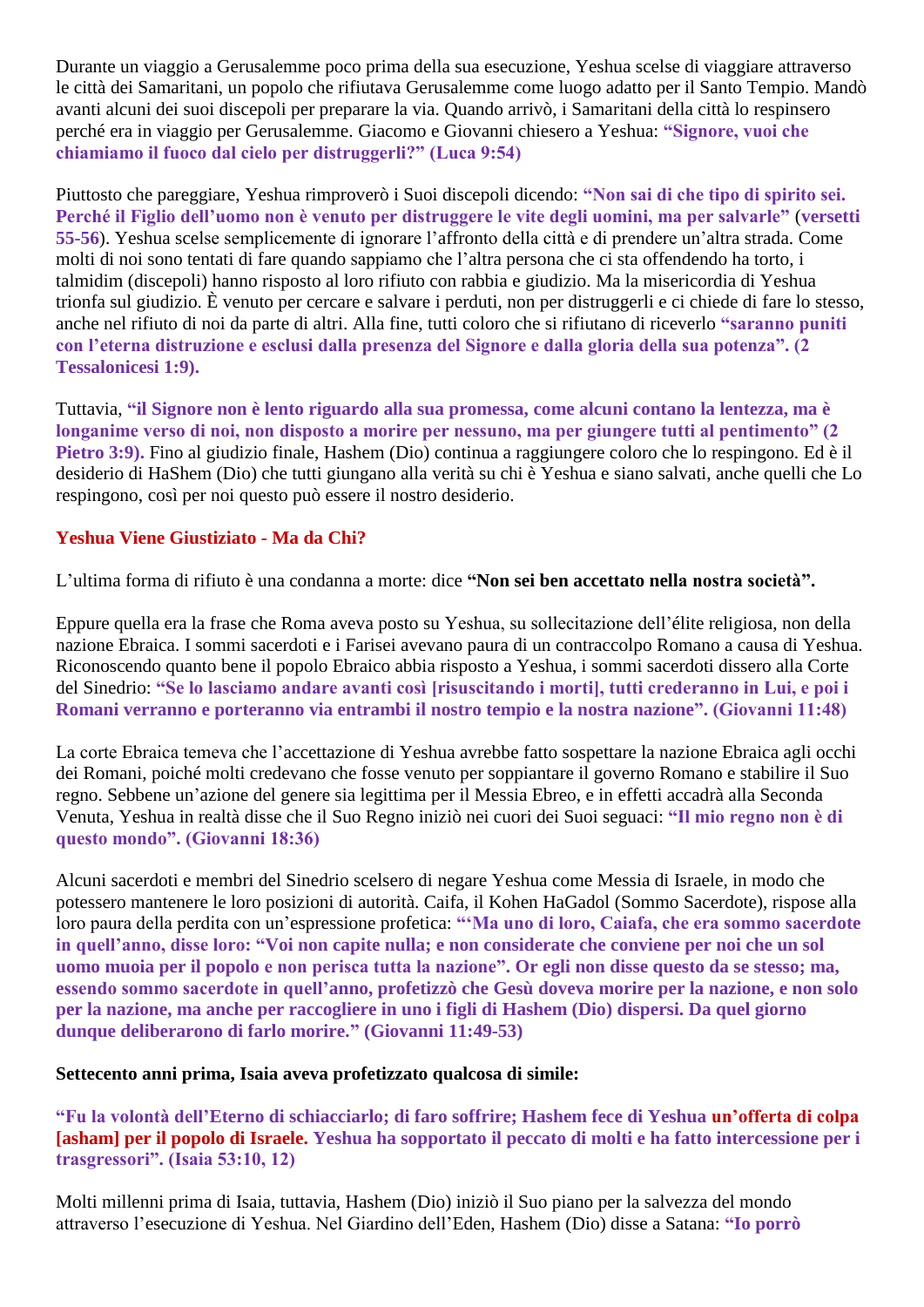**inimicizia tra te e la donna, tra la tua stirpe e la sua stirpe: questa ti schiaccerà la testa e tu le insidierai il calcagno". (Genesi 3:15)**

Quel seme che avrebbe schiacciato la testa di Satana è il Messia. Come lo avrebbe fatto? Diventando **l'offerta finale di colpa (asham)** per tutta l'umanità (**Isaia 53:10**).

Sebbene Yeshua sia stato frainteso, odiato, calunniato, tradito e giustiziato da alcuni uomini importanti del suo tempo, vediamo che si è concentrato sul fare la volontà del Dio di Israele e non ha mai reagito contro nessuno per il loro rifiuto, e nemmeno noi dovremmo. Tuttavia, ciò non significa che Hashem (Dio) vuole che restiamo all'interno di relazioni violente o che abbiamo fiducia in coloro di cui non ci si può fidare.

Dopo che Yeshua ha spiegato la gioia di un buon pastore nel trovare una pecora smarrita, delinea poi i passi specifici da seguire in **Matteo 18:15-17** quando un fratello o una sorella in Yeshua ha peccato contro di noi. Quando seguiamo questi passaggi e non arriva alcuna soluzione, siamo chiamati a rompere la comunione mentre manteniamo ancora la porta aperta per la possibilità di pentimento e riconciliazione futuri, perché questa è la Sua volontà, secondo il cuore di Yeshua, il nostro Buon Pastore.

### **Accettare gli Altri Come Fa Yeshua**

Poiché ognuno di noi sa quanto profondamente possa essere grave il rifiuto, è nostra responsabilità non ferire gli altri, accettarli e non rifiutarli, amarli. Un uomo ci racconta la storia di ciò che il padre del Baal Shem Tov (il fondatore del movimento Ebraico Chassidico) disse prima di morire: "Non temere altro che Dio solo. Ama ogni singolo Ebreo, senza eccezioni, con tutta la profondità del tuo cuore e con il fuoco della tua anima, non importa chi sia o come si comporti." Dobbiamo vedere ogni persona come figlia di Hashem (Dio) e come autorizzata al nostro rispetto. Ognuno ha un'anima e una chiamata speciale che è solo la sua.

Dato che Hashem (Dio) ci accetta nonostante i nostri difetti, dobbiamo accettare gli altri nei loro. Accettando gli altri non cercheremo la possibilità di rifiutarci e, anche se lo fanno, possiamo essere certi che Dio ci accetta e ci ama per quello che siamo, a prescindere da come gli altri ci trattano. Certo, sentirsi accettati da Hashem (Dio) è difficile quando ci sentiamo rifiutati dagli altri. Ma i nostri sentimenti non riflettono necessariamente la verità di cosa Hashem (Dio) sente nei nostri confronti.

### **Sentirsi Respinto da Hashem (Dio)**

### **"Amarlo con tutto il cuore, con tutta la mente, con tutta l'anima e con tutta la forza, e amare il prossimo come se stessi vale più di tutti gli olocausti e i sacrifici". (Marco 12:33)**

Mentre lavoriamo per accettare gli altri come fa Yeshua, dobbiamo anche lavorare per accettare noi stessi come ha già fatto il nostro Padre celeste. Troppo spesso consideriamo il rifiuto degli altri, specialmente di quelli della nostra comunità spirituale, come un rifiuto di Hashem (Dio) stesso. Questa convinzione uccide la nostra fecondità sulla terra, per la quale Satana si sta radunando. Per sostituire questo falso destino di Satana con il destino che Hashem (Dio) ha per noi, dobbiamo riconoscere che Hashem (Dio) sta cercando coloro che sono puri di cuore e zelanti verso di Lui, come ha fatto con il Re David.

### **Come insegna Joyce Meyer,**

"Le persone di solito ti amano in base alla tua performance. Se fai quello che vogliono che facciano, ti accettano; ma se non lo fai, ti rifiutano. Questo è l'amore umano, e nessuno di noi sa come fare qualsiasi altra cosa fino a quando non assaggiamo l'amore agape [chesed] di Hashem (Dio) che non si basa sulla prestazione dell'uomo ma si basa solo su Hashem (Dio)".

La nostra alleanza con Hashem (Dio) garantisce il Suo amore per noi. È incondizionato. Inoltre, non cerca quelli che sono perfetti poiché il mondo cerca la perfezione, ma Hashem (Dio) cerca quelli "il cui cuore è perfetto per Lui".